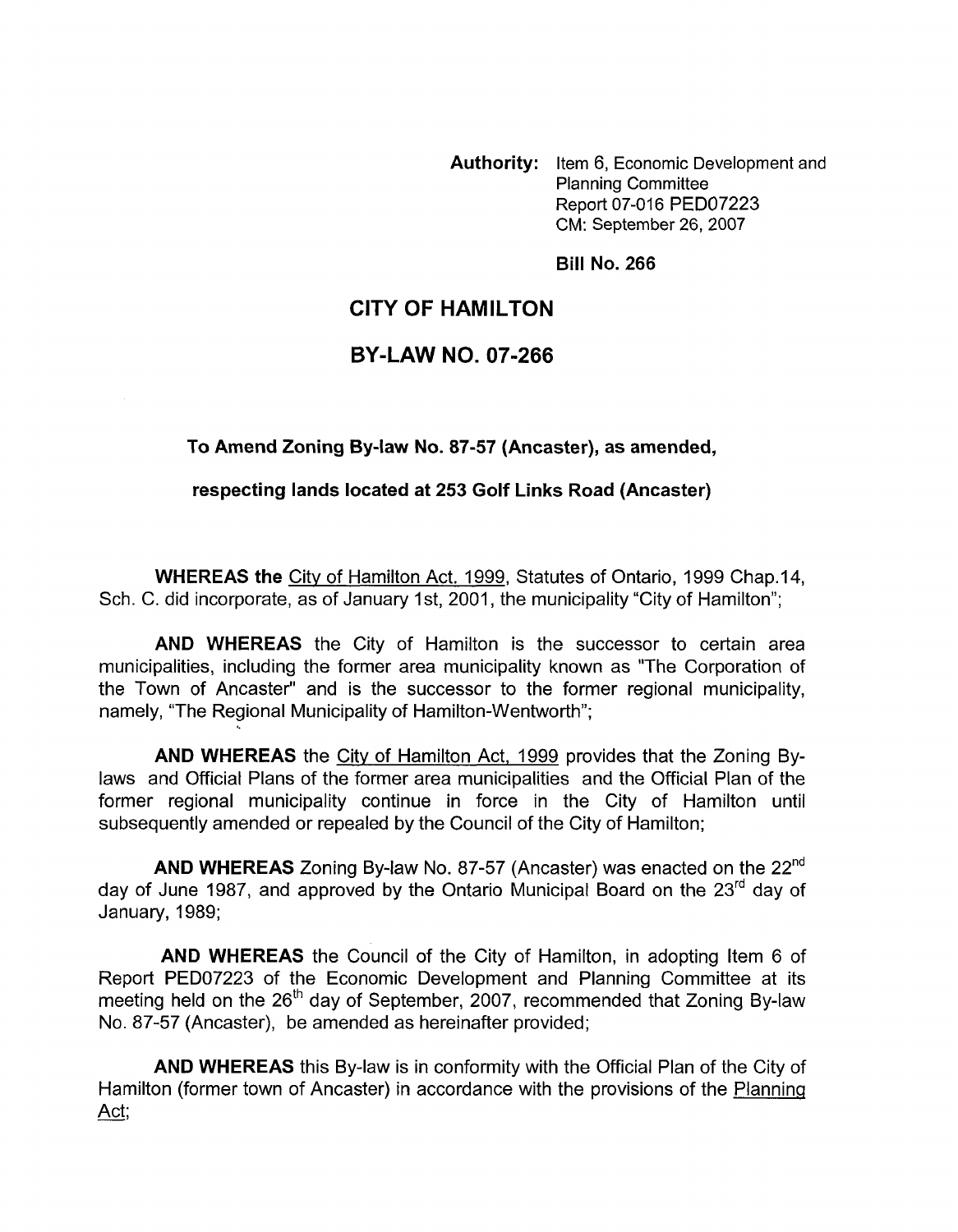**NOW THEREFORE** the Council of the City of Hamilton enacts as follows:

- 1. Map 5 to Schedule "A" of Zoning By-law No. 87-57 (Ancaster), as amended, is hereby further amended by changing from the Residential "R1-441" Zone to the Residential "RI" Zone, the lands the extent and boundaries of which are shown on Schedule "A' annexed hereto and forming part of this by-law. By-law 07-266 respecting 253 Golf Links Road (Ancaster)<br>
NOW THEREFORE the Council of the City of Hamilton enacts as follows:<br>
1. Map 5 to Schedule 2<sup>4</sup>: 07 Zaning By-law No. 97-57 (Ancaster) as amonded is<br>
the Tesidlentia
	- 2. The Clerk is hereby authorized and directed to proceed with the giving of notice of the passing of this By-law, in accordance with the Planning Act.

**PASSED and ENACTED** this 26th day of September, 2007.

David L. Mitchell Acting Mayor City Clerk

ZAR-07-024